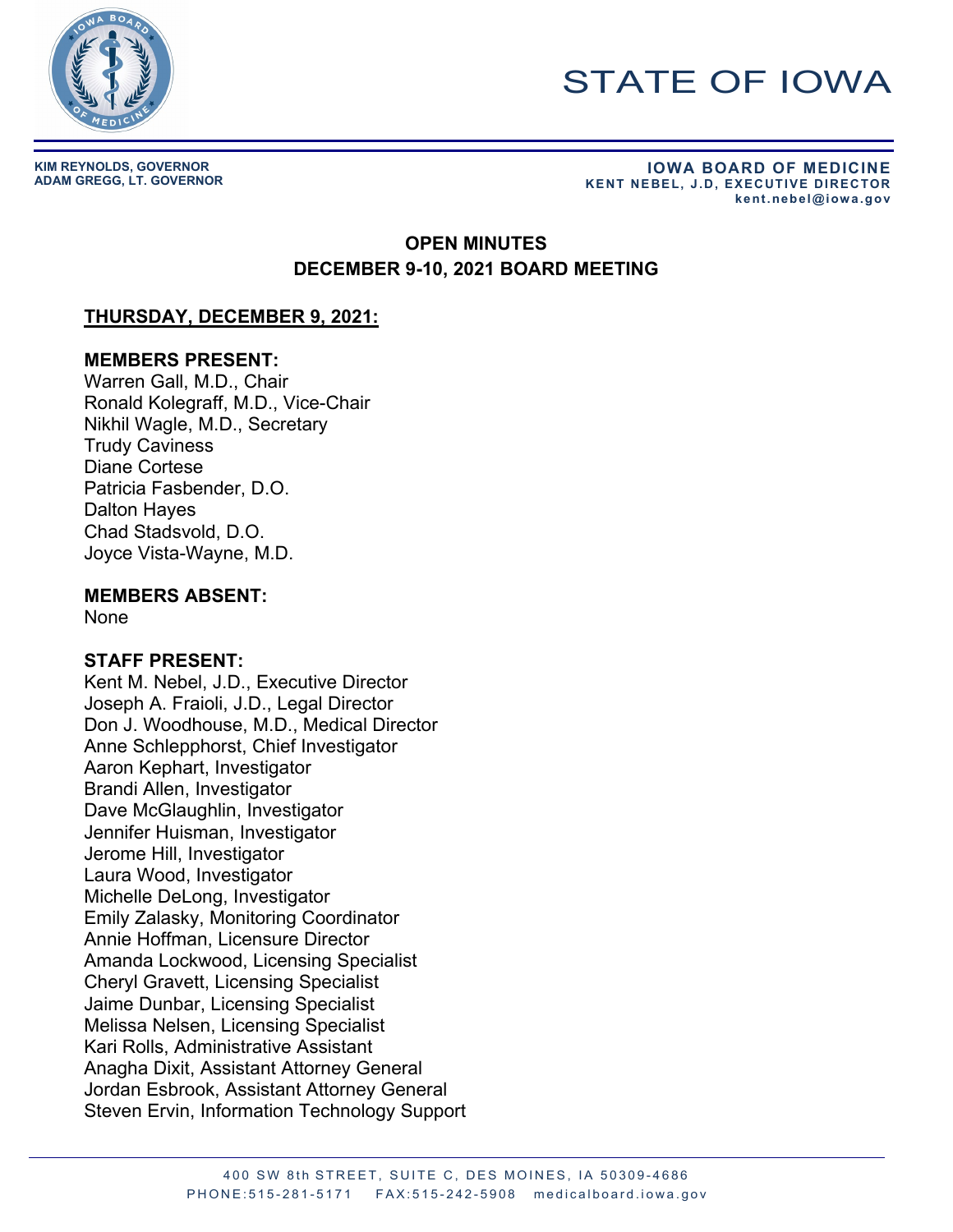**At 11:58 a.m., Warren Gall, M.D., Chair, called the meeting to order.**

**At 11:59 a.m., on a motion by Nikhil Wagle, M.D., seconded by Ronald Kolegraff, M.D., all members present voted to meet in closed session, pursuant to Iowa Code Sections 21.5(1)(a), 21.5(1)(d) and 21.5(1)(f), to review or discuss records which are required or authorized by state or federal law to be kept confidential, discuss the contents of a licensing examination or whether to initiate licensee disciplinary investigations or proceedings, and discuss the decision to be rendered in a contested case. Trudy Caviness, Diane Cortese, Patricia Fasbender, D.O., Warren Gall, M.D., Dalton Hayes, Ronald Kolegraff, M.D., Chad Stadsvold, D.O., Joyce Vista-Wayne, M.D., and Nikhil Wagle, M.D., all voted aye in a roll call vote to approve the motion.**

Nikhil Wagle, M.D., left the meeting at 4:02 p.m.

Nikhil Wagle, M.D., rejoined the meeting at 4:48 p.m.

At 5:12 p.m., Closed Session went to recess. The Closed Session resumed on Friday, December 10, 2021, at 7:31 a.m.

#### **FRIDAY, DECEMBER 10, 2021:**

#### **MEMBERS PRESENT:**

Ronald Kolegraff, M.D., Vice-Chair Nikhil Wagle, M.D., Secretary Trudy Caviness Diane Cortese Patricia Fasbender, D.O. Dalton Hayes Chad Stadsvold, D.O. Joyce Vista-Wayne, M.D.

#### **MEMBERS ABSENT:**

Warren Gall, M.D., Chair

#### **STAFF PRESENT:**

Kent M. Nebel, J.D., Executive Director Joseph A. Fraioli, J.D., Legal Director Don J. Woodhouse, M.D., Medical Director Anne Schlepphorst, Chief Investigator Aaron Kephart, Investigator Brandi Allen, Investigator Dave McGlaughlin, Investigator Jennifer Huisman, Investigator Jerome Hill, Investigator Laura Wood, Investigator Michelle DeLong, Investigator Emily Zalasky, IPHP Program Coordinator & Monitoring Coordinator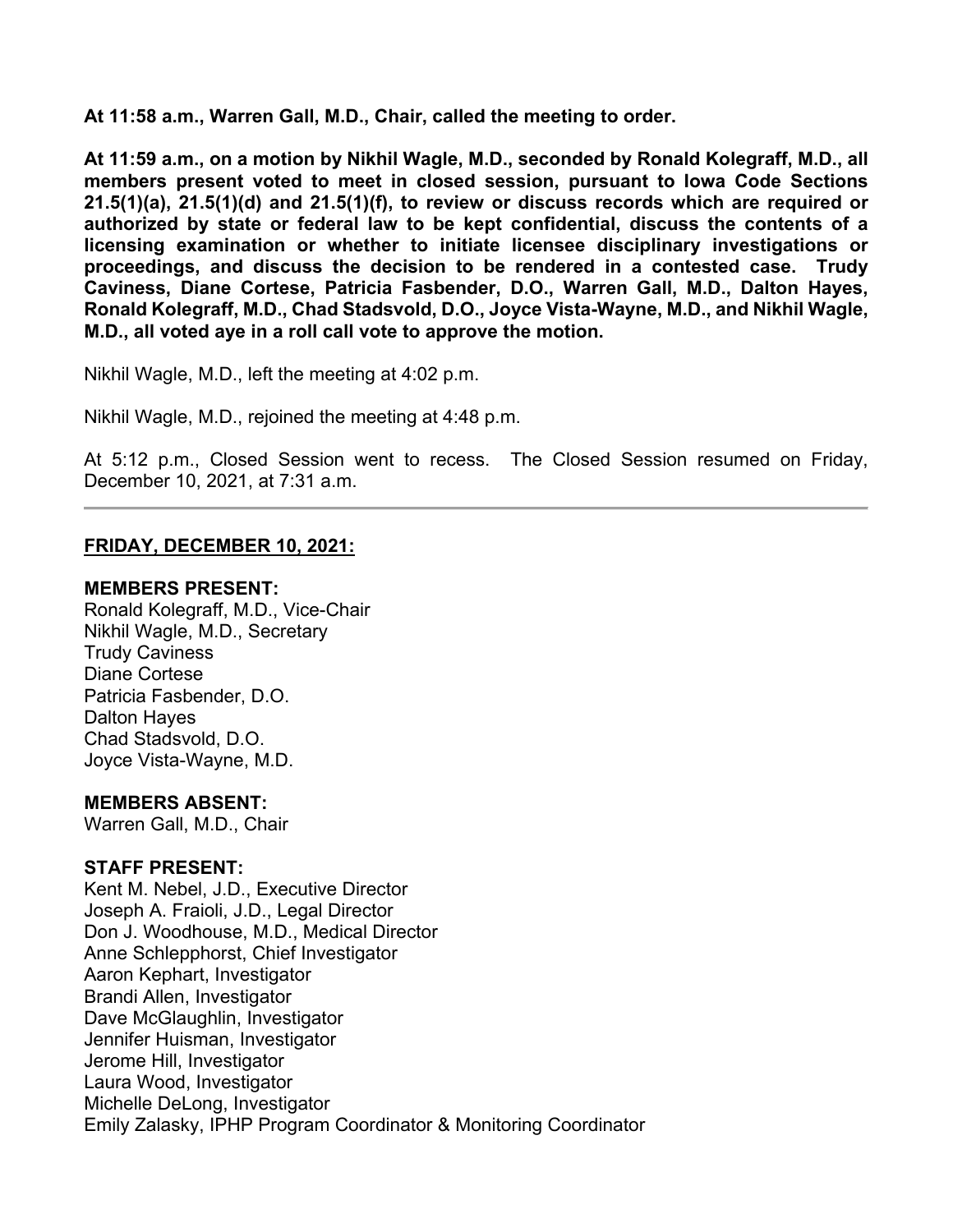Jaime Dunbar, Licensing Specialist Natalie Lyons, Iowa Physician Health Program Case Manager Kari Rolls, Administrative Assistant Anagha Dixit, Assistant Attorney General Chrissy Greco, Assistant to Executive Director Steven Ervin, Information Technology Support

#### **Closed Session resumed at 7:31 a.m.**

**At 8:25 a.m., while still in closed session, all members present voted in favor of a motion by Joyce Vista-Wayne, M.D., seconded by Ronald Kolegraff, M.D., to meet in an open session.**

**At 8:28 a.m., on a motion by Joyce Vista-Wayne, M.D., seconded by Ronald Kolegraff, M.D., all members present voted to meet in closed session, pursuant to Iowa Code Section 272C.6(1), "Disciplinary hearings held pursuant to this chapter shall be heard by the Board sitting as the hearing panel, or by a panel of not less than three Board members who are licensed in the profession, or by a panel of not less than three members appointed pursuant to subsection 2. Notwithstanding chapters 17A and 21 a disciplinary hearing shall be open to the public at the discretion of the licensee". Trudy Caviness, Diane Cortese, Patricia Fasbender, D.O., Dalton Hayes, Ronald Kolegraff, M.D., Chad Stadsvold, D.O., Joyce Vista-Wayne, M.D., and Nikhil Wagle, M.D., all voted aye in a roll call vote to approve the motion.**

## **At 9:23 a.m., while still in closed session, all members present voted in favor of a motion by Nikhil Wagle, M.D., seconded by Joyce Vista-Wayne, M.D., to meet in an open session. In open session, the Board took the following actions:**

On a motion by Chad Stadsvold, D.O., seconded by Trudy Caviness, all Board members present voted to **approve** the Denial Order for Andrew o. Obamwonyi, M.D., files 02-2014-625 and 02- 2016-139. Gall, M.D., Nikhil Wagle, M.D., and Anagha Dixit, AAG, recused.

On a motion by Chad Stadsvold, D.O., seconded by Trudy Caviness, all Board members present voted to **leave open** file 03-2018-394. Ronald Kolegraff, M.D., and Anagha Dixit, AAG, recused.

On a motion by Chad Stadsvold, D.O., seconded by Trudy Caviness, all Board members present voted to **leave open** file 03-2019-396. Ronald Kolegraff, M.D., and Anagha Dixit, AAG, recused.

On a motion by Joyce Vista-Wayne, M.D., seconded by Trudy Caviness, all Board members present voted to **close** file 02-2020-490, with **no formal action**.

On a motion by Joyce Vista-Wayne, M.D., seconded by Trudy Caviness, all Board members present voted to **close** file 02-2012-754, with **no formal action**.

On a motion by Joyce Vista-Wayne, M.D., seconded by Trudy Caviness, all Board members present voted to **close** file 02-2020-277, with **no formal action**.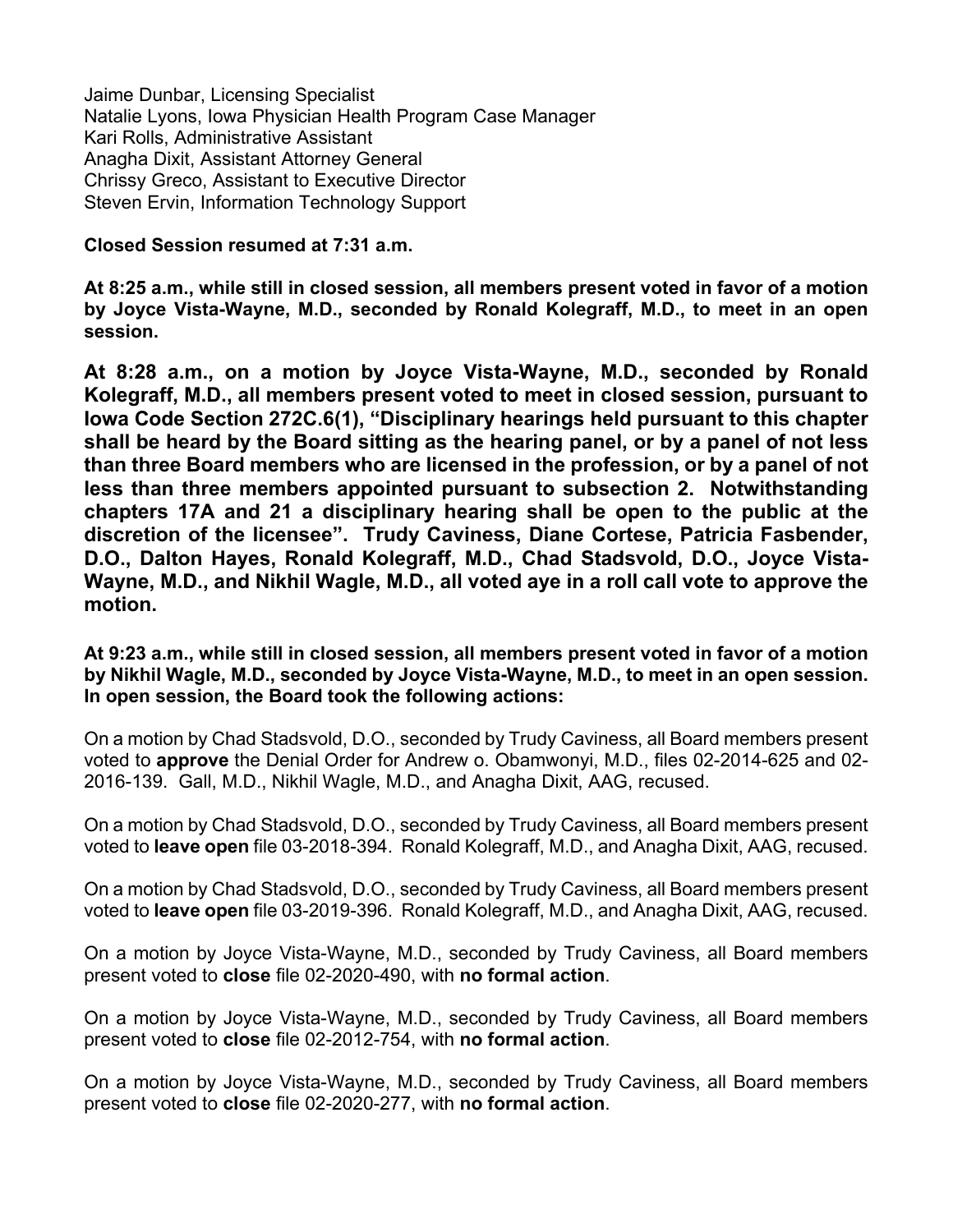On a motion by Joyce Vista-Wayne, M.D., seconded by Trudy Caviness, all Board members present voted to **close** file 03-2011-559, with **no formal action**. Patricia Fasbender, D.O., recused.

On a motion by Joyce Vista-Wayne, M.D., seconded by Trudy Caviness, all Board members present voted to **close** file 03-2015-705, with **no formal action**. Patricia Fasbender, D.O., recused.

On a motion by Joyce Vista-Wayne, M.D., seconded by Trudy Caviness, all Board members present voted to **close** file 03-2016-012, with **no formal action**. Patricia Fasbender, D.O., recused.

On a motion by Joyce Vista-Wayne, M.D., seconded by Trudy Caviness, all Board members present voted to **close** file 03-2016-264, with **no formal action**. Patricia Fasbender, D.O., recused.

On a motion by Joyce Vista-Wayne, M.D., seconded by Trudy Caviness, all Board members present voted to **close** file 03-2017-176, with **no formal action**. Patricia Fasbender, D.O., recused.

On a motion by Joyce Vista-Wayne, M.D., seconded by Trudy Caviness, all Board members present voted to **close** file 03-2018-290, with **no formal action**. Patricia Fasbender, D.O., recused.

On a motion by Joyce Vista-Wayne, M.D., seconded by Trudy Caviness, all Board members present voted to **close** file 03-2018-392, with **no formal action**. Patricia Fasbender, D.O., recused.

On a motion by Joyce Vista-Wayne, M.D., seconded by Trudy Caviness, all Board members present voted to **close** file 03-2018-463, with **no formal action**. Patricia Fasbender, D.O., recused.

On a motion by Joyce Vista-Wayne, M.D., seconded by Trudy Caviness, all Board members present voted to **close** file 03-2021-170, with **no formal action**. Patricia Fasbender, D.O., recused.

On a motion by Joyce Vista-Wayne, M.D., seconded by Trudy Caviness, all Board members present voted to **close** file 02-2020-372, with **no formal action**.

On a motion by Joyce Vista-Wayne, M.D., seconded by Trudy Caviness, all Board members present voted to **close** file 02-2019-464, with **no formal action**.

On a motion by Diane Cortese, seconded by Trudy Caviness, all Board members present voted to **close** file 02-2021-031, with **no formal action**.

On a motion by Diane Cortese, seconded by Trudy Caviness, all Board members present voted to **close** file 02-2019-632, with **no formal action**.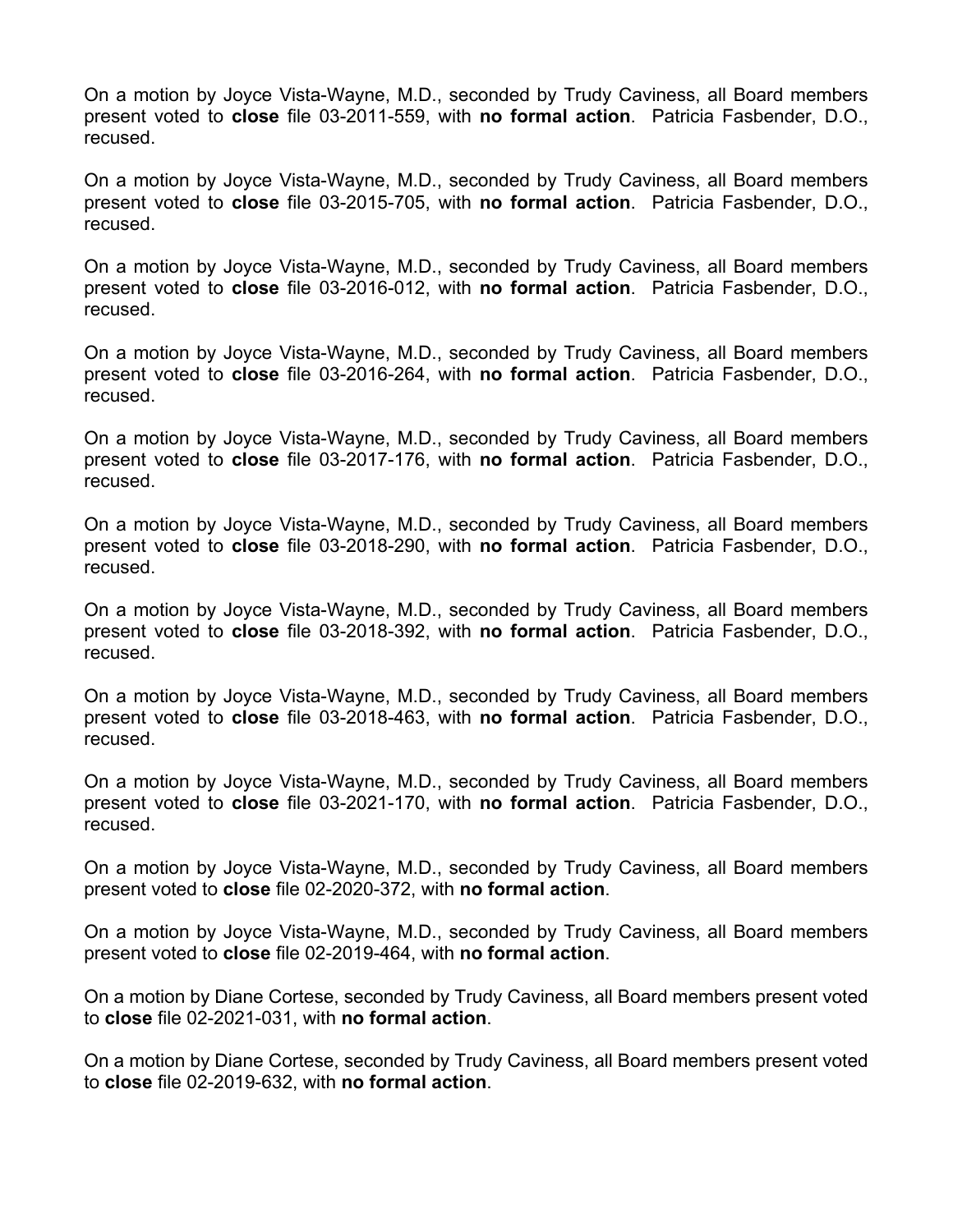On a motion by Diane Cortese, seconded by Trudy Caviness, all Board members present voted to **affirm** its original decision to **close** file 03-2019-164, **with no formal disciplinary action**.

On a motion by Diane Cortese, seconded by Trudy Caviness, all Board members present voted to **affirm** its original decision to **close** file 02-2019-661, **with no formal disciplinary action**.

On a motion by Diane Cortese, seconded by Trudy Caviness, all Board members present voted to **affirm** its original decision to **close** file 02-2020-051, **with no formal disciplinary action**.

On a motion by Diane Cortese, seconded by Trudy Caviness, all Board members present voted to **close** file 03-2021-292, with **no formal action**.

On a motion by Diane Cortese, seconded by Trudy Caviness, all Board members present voted to **close** file 02-2014-478, with **no formal action**.

On a motion by Diane Cortese, seconded by Trudy Caviness, all Board members present voted to **close** file 02-2021-030, with **no formal action**.

On a motion by Patricia Fasbender, D.O., seconded by Trudy Caviness, all Board members present voted to **close** file 02-2021-160, with **no formal action**.

On a motion by Patricia Fasbender, D.O., seconded by Trudy Caviness, all Board members present voted to **close** file 02-2021-250, with **no formal action**.

On a motion by Patricia Fasbender, D.O., seconded by Trudy Caviness, all Board members present voted to **close** file 02-2021-148, with **no formal action**.

On a motion by Patricia Fasbender, D.O., seconded by Trudy Caviness, all Board members present voted to **close** file 02-2018-608, with **no formal action**.

On a motion by Patricia Fasbender, D.O., seconded by Trudy Caviness, all Board members present voted to **close** file 02-2021-269, with **no formal action**. Warren Gall, M.D., recused.

On a motion by Patricia Fasbender, D.O., seconded by Trudy Caviness, all Board members present voted to **leave open** file 03-2016-509. Anagha Dixit, AAG, recused.

On a motion by Patricia Fasbender, D.O., seconded by Trudy Caviness, all Board members present voted to **leave open** file 03-2017-374. Anagha Dixit, AAG, recused.

On a motion by Patricia Fasbender, D.O., seconded by Trudy Caviness, all Board members present voted to **leave open** file 03-2019-702. Anagha Dixit, AAG, recused.

On a motion by Patricia Fasbender, D.O., seconded by Trudy Caviness, all Board members present voted to **leave open** file 03-2020-257. Anagha Dixit, AAG, recused.

On a motion by Patricia Fasbender, D.O., seconded by Trudy Caviness, all Board members present voted to **close** file 03-2020-290, with **no formal action**. Anagha Dixit, AAG, recused.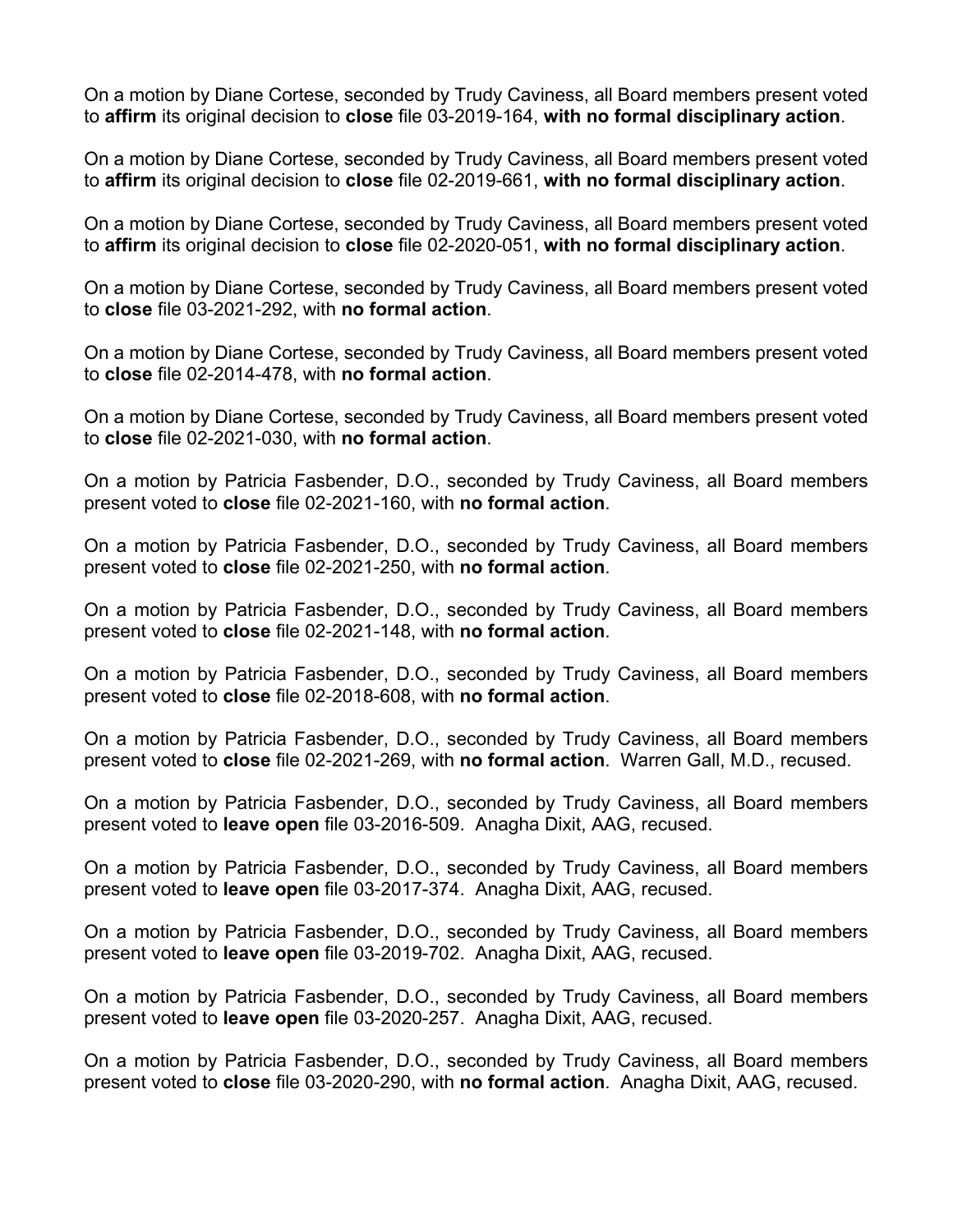On a motion by Patricia Fasbender, D.O., seconded by Trudy Caviness, all Board members present voted to **leave open** file 02-2017-123.

On a motion by Nikhil Wagle, M.D., seconded by Trudy Caviness, all Board members present voted to **close** file 02-2018-251, with **no formal action**.

On a motion by Nikhil Wagle, M.D., seconded by Trudy Caviness, all Board members present voted to **leave open** file 02-2021-336.

On a motion by Nikhil Wagle, M.D., seconded by Trudy Caviness, all Board members present voted to **close** file 02-2021-338, with **no formal action**.

On a motion by Nikhil Wagle, M.D., seconded by Trudy Caviness, all Board members present voted to **close** file 02-2017-544, with **no formal action**.

On a motion by Nikhil Wagle, M.D., seconded by Trudy Caviness, all Board members present voted to **close** file 02-2020-515, with **no formal action**.

On a motion by Nikhil Wagle, M.D., seconded by Trudy Caviness, all Board members present voted to **close** file 02-2020-516, with **no formal action**.

On a motion by Nikhil Wagle, M.D., seconded by Trudy Caviness, all Board members present voted to **leave open** file 02-2021-354.

On a motion by Nikhil Wagle, M.D., seconded by Trudy Caviness, all Board members present voted to **close** file 02-2021-192, with **no formal action**.

On a motion by Nikhil Wagle, M.D., seconded by Trudy Caviness, all Board members present voted to **close** file 02-2020-429, with **no formal action**.

On a motion by Nikhil Wagle, M.D., seconded by Trudy Caviness, all Board members present voted to **close** file 02-2021-260, with **no formal action**.

On a motion by Joyce Vista-Wayne, M.D., seconded by Trudy Caviness, all Board members present voted to **close** file 02-2017-146, with **no formal action**. Ronald Kolegraff, M.D., and Nikhil Wagle, M.D., recused.

On a motion by Joyce Vista-Wayne, M.D., seconded by Trudy Caviness, all Board members present voted to **close** file 02-2017-317, with **no formal action**. Ronald Kolegraff, M.D., and Nikhil Wagle, M.D., recused.

On a motion by Joyce Vista-Wayne, M.D., seconded by Trudy Caviness, all Board members present voted to **close** file 02-2017-520, with **no formal action**. Ronald Kolegraff, M.D., and Nikhil Wagle, M.D., recused.

On a motion by Joyce Vista-Wayne, M.D., seconded by Trudy Caviness, all Board members present voted to **close** file 02-2016-560, with **no formal action**. Ronald Kolegraff, M.D., and Nikhil Wagle, M.D., recused.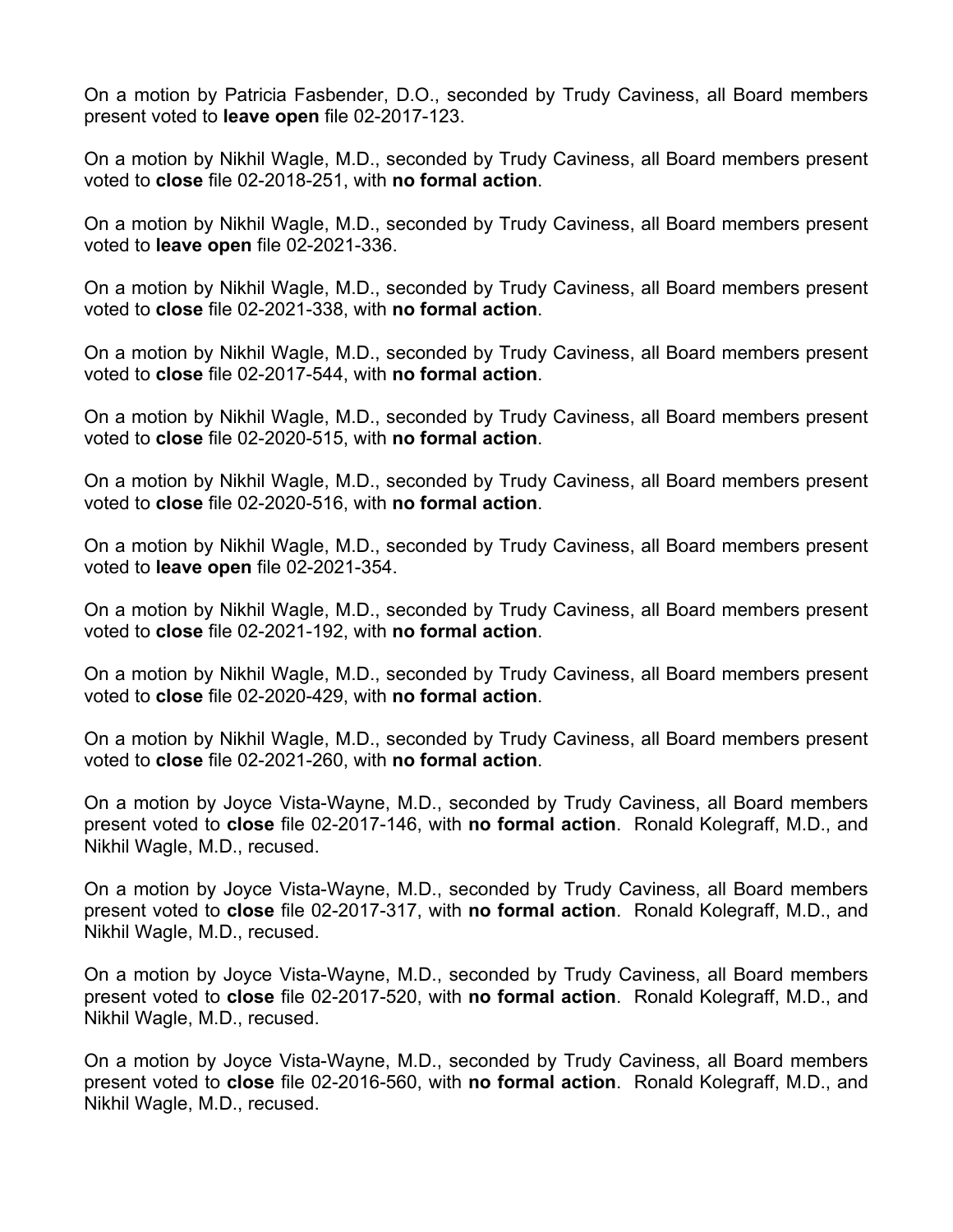On a motion by Joyce Vista-Wayne, M.D., seconded by Trudy Caviness, all Board members present voted to **close** file 02-2017-308, with **no formal action**. Ronald Kolegraff, M.D., and Nikhil Wagle, M.D., recused.

On a motion by Joyce Vista-Wayne, M.D., seconded by Trudy Caviness, all Board members present voted to **close** file 02-2017-518, with **no formal action**. Ronald Kolegraff, M.D., and Nikhil Wagle, M.D., recused.

On a motion by Joyce Vista-Wayne, M.D., seconded by Trudy Caviness, all Board members present voted to **close** file 02-2017-519, with **no formal action**. Ronald Kolegraff, M.D., and Nikhil Wagle, M.D., recused.

On a motion by Joyce Vista-Wayne, M.D., seconded by Trudy Caviness, all Board members present voted to **close** file 02-2017-521, with **no formal action**. Ronald Kolegraff, M.D., and Nikhil Wagle, M.D., recused.

On a motion by Joyce Vista-Wayne, M.D., seconded by Trudy Caviness, all Board members present voted to **close** file 02-2017-536, with **no formal action**. Ronald Kolegraff, M.D., and Nikhil Wagle, M.D., recused.

On a motion by Joyce Vista-Wayne, M.D., seconded by Trudy Caviness, all Board members present voted to **close** file 02-2017-647, with **no formal action**. Ronald Kolegraff, M.D., and Nikhil Wagle, M.D., recused.

On a motion by Joyce Vista-Wayne, M.D., seconded by Trudy Caviness, all Board members present voted to **close** file 02-2018-142, with **no formal action**. Ronald Kolegraff, M.D., and Nikhil Wagle, M.D., recused.

On a motion by Joyce Vista-Wayne, M.D., seconded by Trudy Caviness, all Board members present voted to **close** file 02-2018-411, with **no formal action**. Ronald Kolegraff, M.D., and Nikhil Wagle, M.D., recused.

On a motion by Joyce Vista-Wayne, M.D., seconded by Trudy Caviness, all Board members present voted to **close** file 02-2015-501, with **no formal action**. Ronald Kolegraff, M.D., and Nikhil Wagle, M.D., recused.

On a motion by Joyce Vista-Wayne, M.D., seconded by Trudy Caviness, all Board members present voted to **close** file 02-2016-041, with **no formal action**. Ronald Kolegraff, M.D., and Nikhil Wagle, M.D., recused.

On a motion by Joyce Vista-Wayne, M.D., seconded by Trudy Caviness, all Board members present voted to **close** file 02-2018-243, with **no formal action**. Ronald Kolegraff, M.D., and Nikhil Wagle, M.D., recused.

On a motion by Ronald Kolegraff, M.D., seconded by Nikhil Wagle, M.D., all Board members present voted to **close** file 02-2015-643, with **no formal action**. Trudy Caviness, recused.

On a motion by Ronald Kolegraff, M.D., seconded by Trudy Caviness, all Board members present voted to **close** file 03-2021-306, with **no formal action**.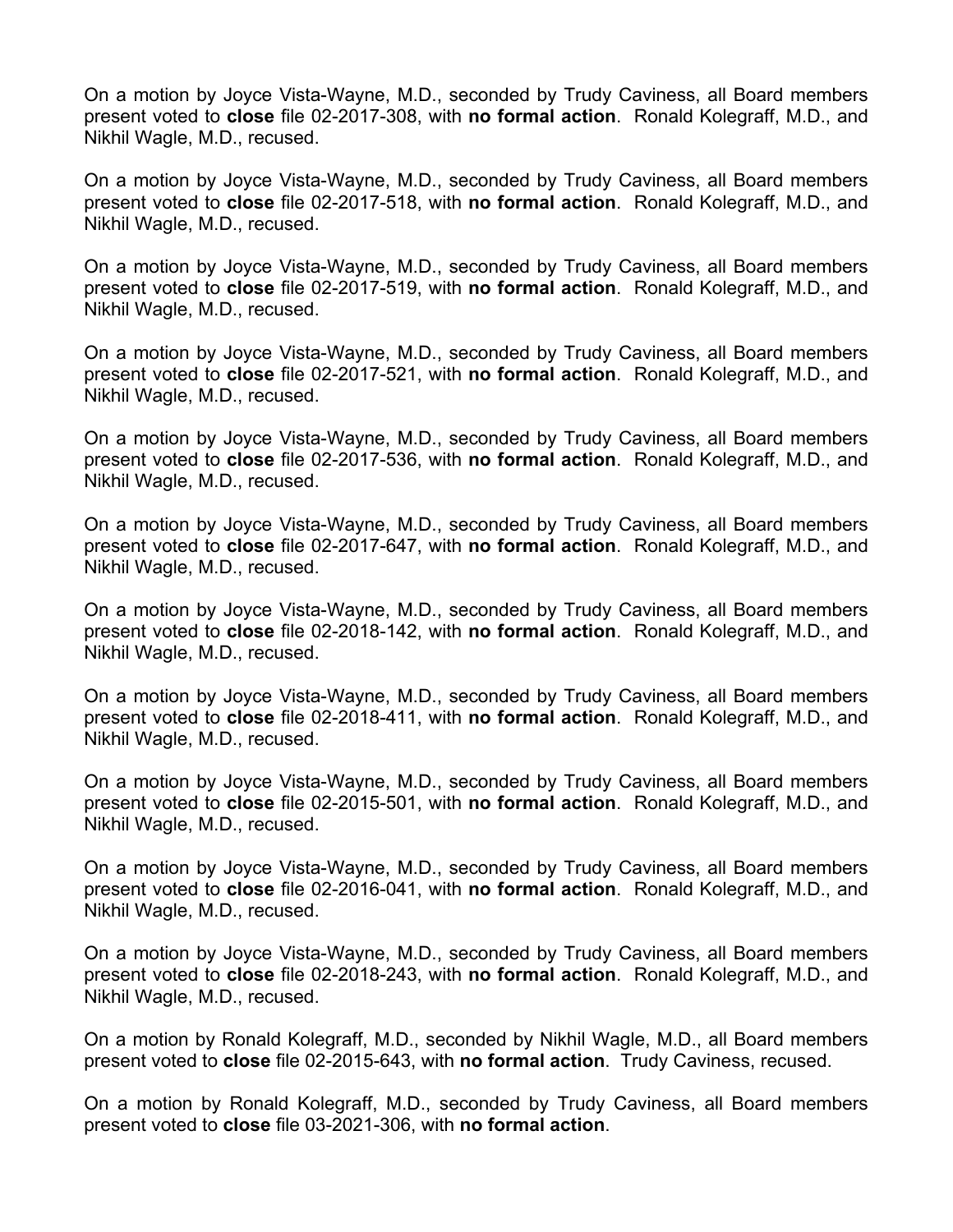On a motion by Ronald Kolegraff, M.D., seconded by Trudy Caviness, all Board members present voted to **close** file 03-2021-015, with **no formal action**.

On a motion by Ronald Kolegraff, M.D., seconded by Trudy Caviness, all Board members present voted to **close** file 02-2020-056, with **no formal action**.

On a motion by Ronald Kolegraff, M.D., seconded by Trudy Caviness, all Board members present voted to **close** file 02-2020-441, with **no formal action**.

On a motion by Joyce Vista-Wayne, M.D., seconded by Trudy Caviness, all Board members present voted to **close** file 02-2020-428, with **no formal action**.

On a motion by Joyce Vista-Wayne, M.D., seconded by Trudy Caviness, all Board members present voted to **close** file 02-2020-486, with **no formal action**.

On a motion by Joyce Vista-Wayne, M.D., seconded by Trudy Caviness, all Board members present voted to **close** file 02-2021-248, with **no formal action**.

On a motion by Joyce Vista-Wayne, M.D., seconded by Trudy Caviness, all Board members present voted to **close** file 02-2021-032, with **no formal action**. Ronald Kolegraff, M.D., recused.

On a motion by Joyce Vista-Wayne, M.D., seconded by Trudy Caviness, all Board members present voted to **close** file 03-2021-083, with **no formal action**.

On a motion by Joyce Vista-Wayne, M.D., seconded by Trudy Caviness, all Board members present voted to **leave open** file 02-2021-299.

On a motion by Joyce Vista-Wayne, M.D., seconded by Trudy Caviness, all Board members present voted to **close** file 02-2020-189, with **no formal action**.

On a motion by Joyce Vista-Wayne, M.D., seconded by Trudy Caviness, all Board members present voted to **close** file 02-2020-165, with **no formal action**.

On a motion by Joyce Vista-Wayne, M.D., seconded by Trudy Caviness, all Board members present voted to **close** file 02-2021-404, with **no formal action**.

On a motion by Ronald Kolegraff, M.D., seconded by Chad Stadsvold, D.O., all Board members present voted to **accept** the Screening Committee Report and its recommendations.

On a motion by Ronald Kolegraff, M.D., seconded by Chad Stadsvold, D.O., all Board members present voted to **accept** the Monitoring Committee Report and its recommendations.

On a motion by Ronald Kolegraff, M.D., seconded by Chad Stadsvold, D.O., all Board members present voted to **accept** the Licensure Committee Report and its recommendations.

Joseph A. Fraioli, J.D., Legal Director, gave the Board a hearing update: Three disciplinary hearings have been scheduled and one has not. The Wassef hearing is set for February 9-11,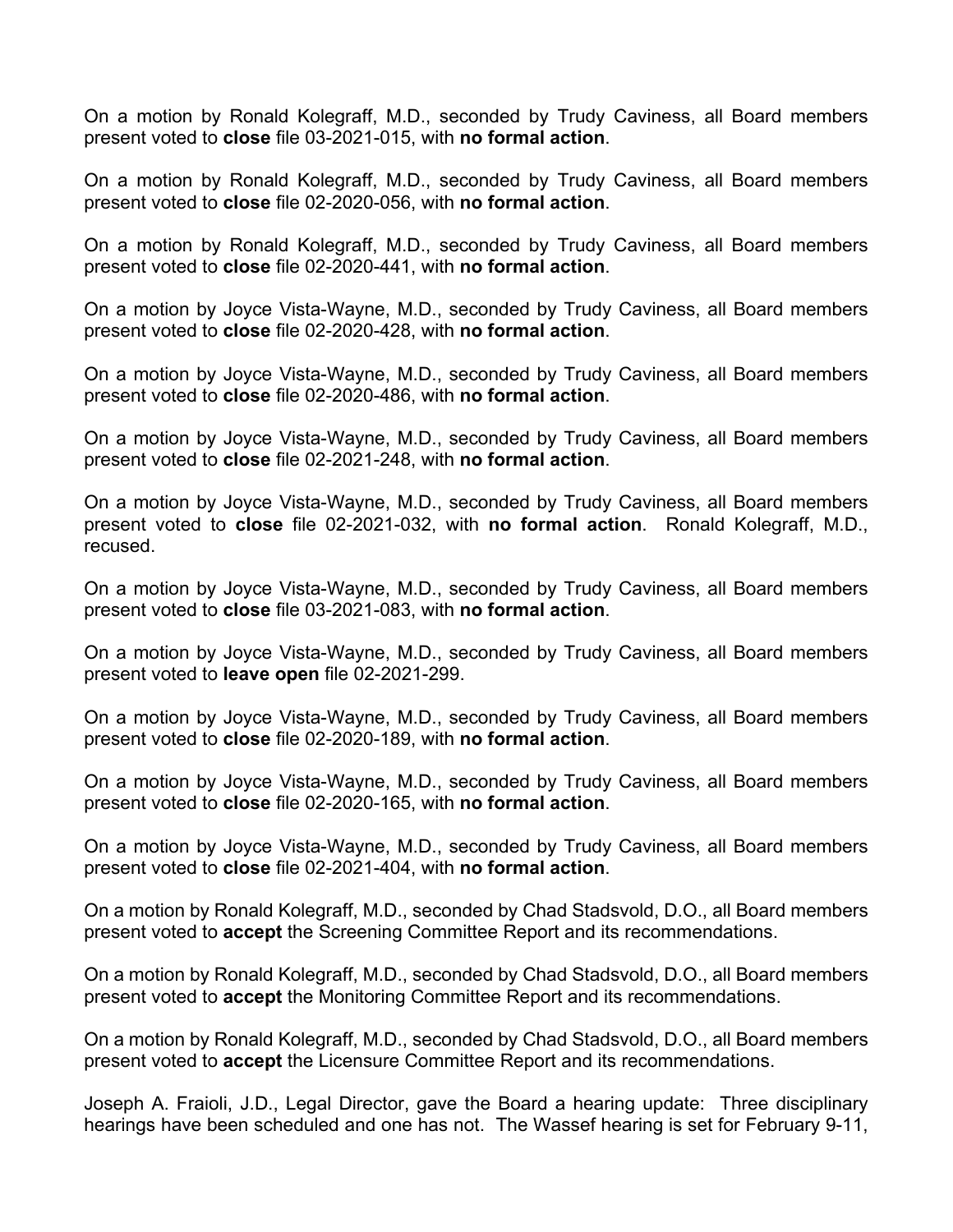2022, with six panel members, but he is requesting one more; the Snodgrass hearing is set for March 4, 2022, with seven panel members; the Isaac hearing is set for April 28-29, 2022, with six panel members, but he is requesting one more; and the Olson hearing is currently unscheduled.

Dalton Hayes, public member, upon request, discussed what brought him to Iowa.

# **PUBLIC SESSION:**

#### **At 10:01, Director Kent Nebel, called the public session to order.**

**Roll call was taken. Warren Gall, M.D. was absent.**

**On a motion by Ronald Kolegraff, M.D., seconded by Nikhil Wagle, M.D., all members present voted to approve the agenda.** 

#### **Public present via Zoom:**

| <b>Name</b>                  | <b>Represents</b>                           |
|------------------------------|---------------------------------------------|
| Kevin Kline                  | <b>Iowa Osteopathic Medical Association</b> |
| <b>Sherri Miller Marceau</b> | Self                                        |
| ⊥Linda Thiesen               | University of Iowa                          |

Sherry Miller Marceau attended, representing herself. She read aloud the Board rules for revocation of a license and said that the doctor still practicing in Iowa, who sexually assaulted her as a child, is in violation of three of these rules. Mr. Nebel reiterated that the Board cannot comment and Ms. Miller Marceau thanked the Board for hearing her comments.

Mr. Nebel gave his Executive Director Report, which can be found [HERE](https://medicalboard.iowa.gov/document/executive-directors-report-december-2021) on the website.

Mr. Nebel welcomed Dalton Hayes, the newest member appointed to the Board. Mr. Hayes is a Sr. Clinic Administrator at UnityPoint Health in Des Moines. He was appointed as a public member of the Board in 2021. His term will expire April 30, 2024. He serves on the screening and licensure committees.

#### **On a motion by Trudy Caviness, seconded by Ronald Kolegraff, M.D., all members present voted to approve the October 21-22, 2021 Board meeting minutes.**

#### **On a motion by Joyce Vista-Wayne, M.D., seconded by Patricia Fasbender, D.O., all members present voted to approve the September 30, 2021 teleconference minutes.**

Joseph Fraioli, Legal Director, gave a quick administrative rules update with proposed amendments to Iowa Code §272C.6.

Joseph Fraioli, Legal Director, gave a hearing update regarding upcoming hearings that have been scheduled and can be found [HERE](https://medicalboard.iowa.gov/hearing-schedule) on our website.

#### **Judicial Review was submitted by Anagha Dixit, Assistant Attorney General**

1. Colby v. Board of Medicine – Dennis Colby, M.D., lost a contested case earlier this fall and has filed a petition for judicial review. We are still in the briefing stage at District Court.